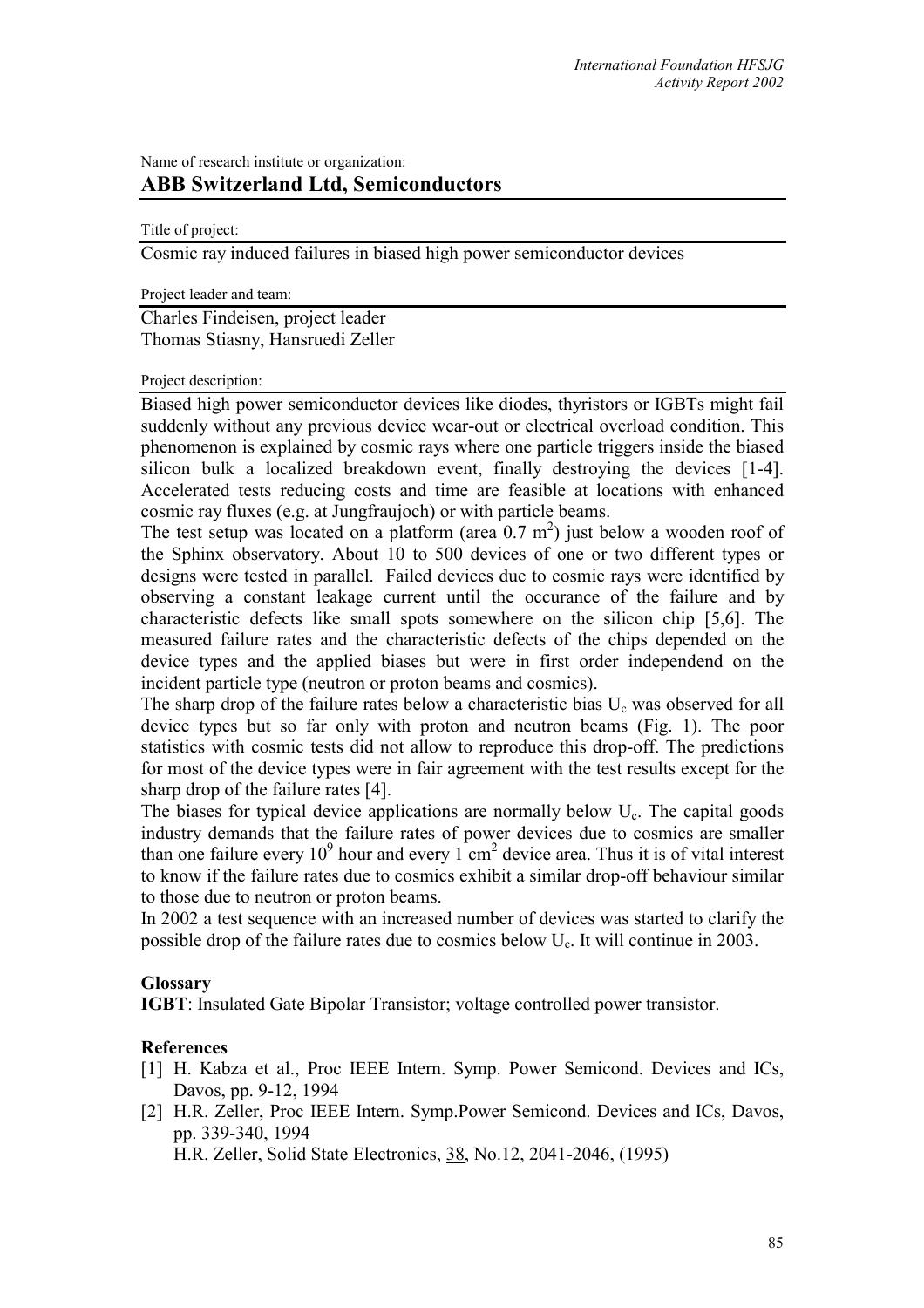- [3] P. Voss et al., Proc IEEE Intern. Symp. Power Semicond. Devices and ICs, Weimar, pp. 169-172, 1997
- [4] H.R. Zeller, Microelectron. Reliab., Vol. 37, No. 10/11, pp. 1711-1718, 1997
- [5] Ch. Findeisen et al., Microelectron. Reliab., Vol. 38 (1998), pp. 1335-1339
- [6] Ch. Findeisen et al., Annual report of the Foundation HFSJG, 1998, 2000, 2001



**Fig. 1:** Failure rates of a certain IGBT device due to cosmics, protons (PSI-PIF, 300 MeV) and neutrons (LANSCE, energy spectrum proportional to  $1/E$  and with  $E < 800$ MeV). Here the application bias was well below the characteristic bias  $U_c = 1500$  V. All failure rates were normalized to New York City and to a temperature of 25 °C. One FIT/cm<sup>2</sup> corresponded to one failed chip every  $10^9$  chip⋅hour normalized to one cm 2 silicon area.

Key words:

cosmics, power semiconductor devices, failures

Internet data bases:

Collaborating partners/networks:

Scientific publications and public outreach 2002: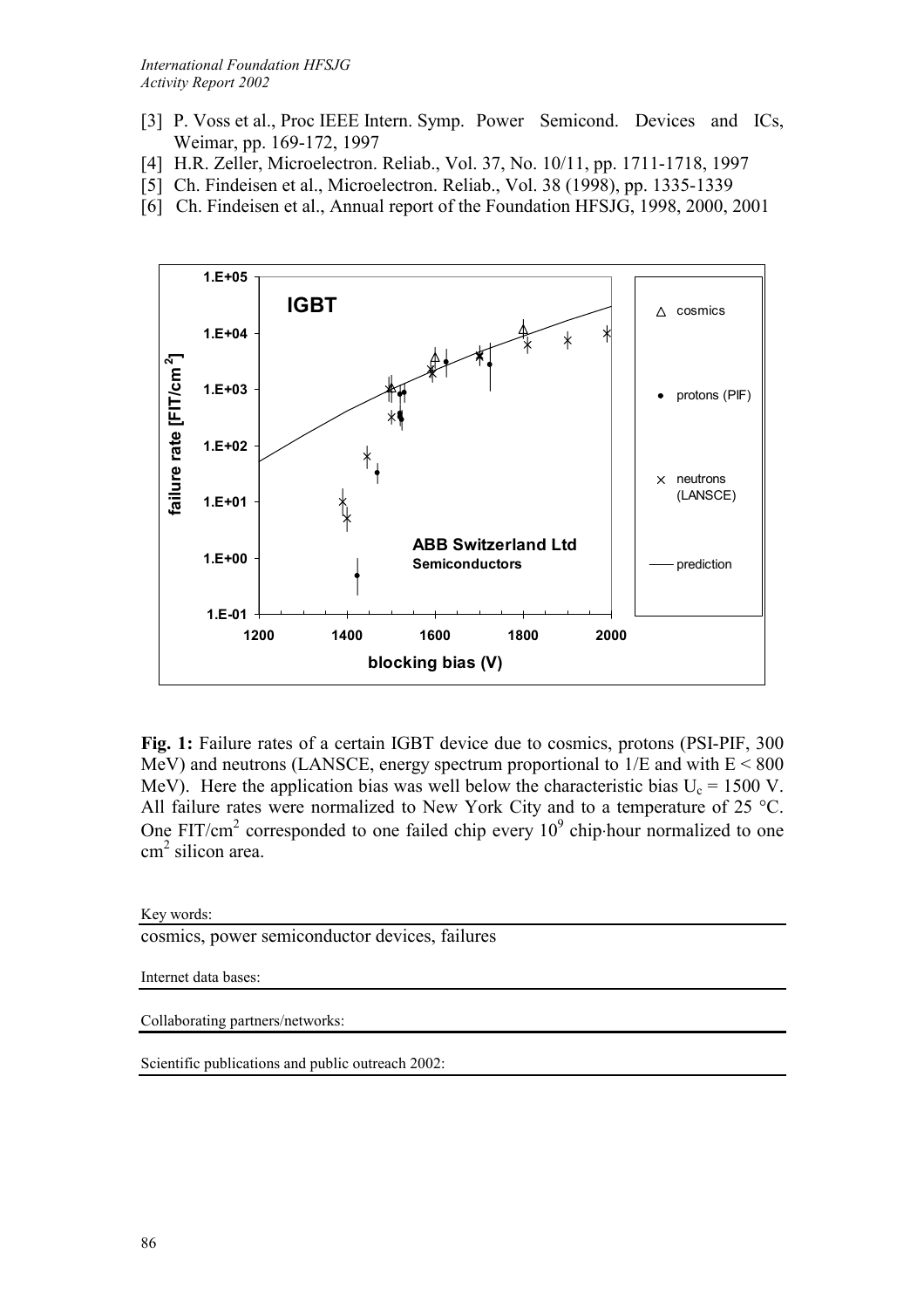Address:

ABB Switzerland Ltd Semiconductors Fabrikstrasse 3 CH-5600 Lenzburg

Contacts:

Thomas Stiasny Tel.: +41 58 58 61 314 Fax: +41 58 58 61 305 e-mail: thomas.stiasny@ch.abb.com